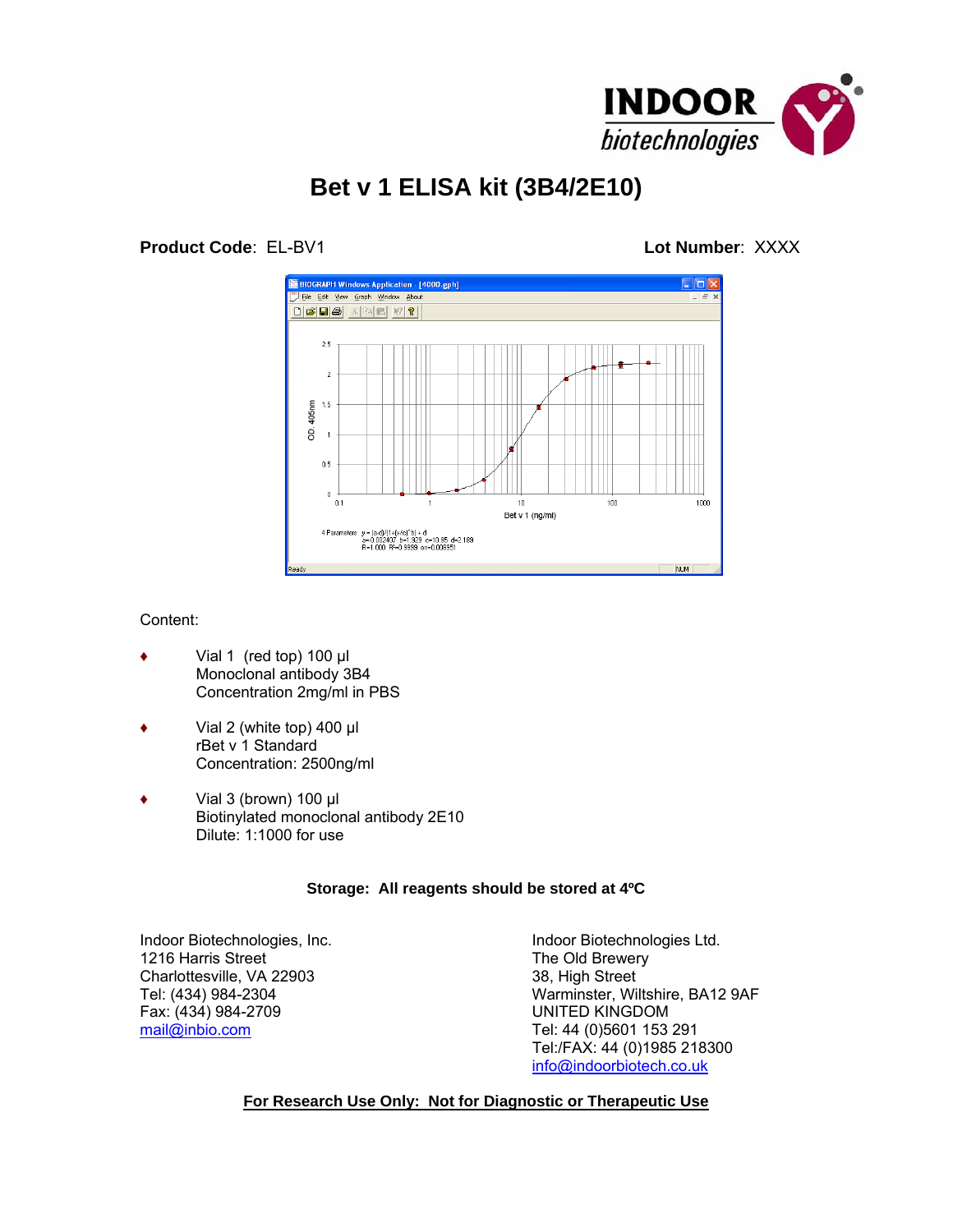- 1. Anti-Bet v 1 mAb 3B4 is supplied HPLC purified as a stock solution in PBS (Product Code: MA-3B4). Dilute the mAb 3B4 1/1000 (i.e. 10µl/10ml) in 50mM carbonatebicarbonate buffer, pH 9.6. Coat polystyrene microtiter wells (NUNC Maxisorp Cert. NUNC catalog # 439454, Fisher Catalog #12565135) with 100µl of the diluted mAb 3B4 per well. Incubate overnight at 4°C.
- 2. Wash wells 3x with PBS-0.05% Tween 20, pH 7.4 (PBS-T). Incubate for 30 min. at room temperature with 100µl 1% BSA PBS-T. Wash 3x with PBS-T.
- 3. Add 100µl of diluted allergen standard, allergen extract or air filter samples. Incubate for 1 hour at room temperature.

 Make an rBet v 1a control curve using doubling dilutions of the allergen standard (Product Code: ST-BV1): The control curve dilutions are from 250 - 0.5ng/ml rBet v 1a. Pipette 20ul rBet v 1a standard into 180ul 1% BSA PBS-T into wells A1 and B1 of the ELISA plate. Mix well and transfer 100µl across the plate into 100µl 1% BSA PBS-T diluent to make 10 serial doubling dilutions. Wells A11, B11, A12 and B12 should contain only 1% BSA PBS-T as blanks.

- 4. Wash wells 3x with PBS-T and add 100µl diluted biotinylated anti-Bet v 1 mAb 2E10 (Product Code: BI-2E10). The antibody solution contains 50% glycerol and should be diluted 1/1000 (i.e. 10µl/10ml) in 1%BSA-PBS-T. Incubate for 1 hour at room temperature.
- 5. Wash wells 3x with PBS-T and add 100µl diluted Streptavidin Peroxidase (Sigma S5512, 0.25mg reconstituted in 1ml distilled water). The reconstituted Streptavidin should be diluted 1/1000 (i.e. 10µl/10ml) in 1% BSA PBS-T. Incubate for 30 minutes at room temperature.
- 6. Wash wells 3x with PBS-T and develop the assays by adding 100µl 1mM ABTS in 70mM citrate phosphate buffer, pH 4.2 containing a 1/1000 dilution of 30%  $H_2O_2$  (i.e. 10µl/10ml ABTS). Read the plate when the optical density at 405nm reaches 2.0-2.4.

*Notes: Buffer recipes, storage conditions and a list of frequently asked questions can be found on the Tech Support link of our web site: [www.inbio.com.](http://www.inbio.com/)*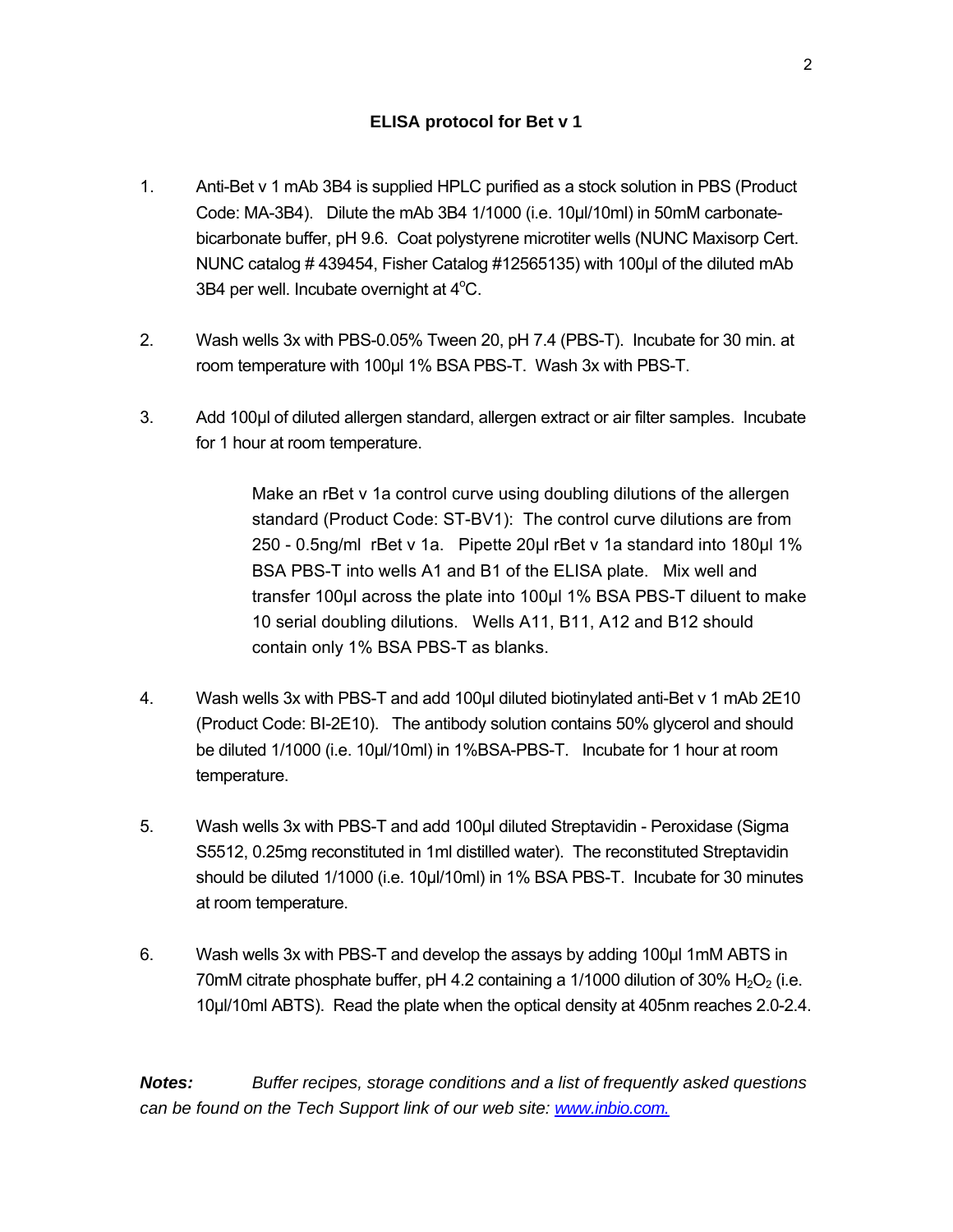#### **REFERENCES:**

- 1. Breiteneder H, Pettenburger K, Bito A, Valenta R, Kraft D, Rumpold H, Scheiner O, reitenbach M. The gene coding for the major birch pollen allergen Bet v 1, is highly homologous to a peadisease resistance response gene. EMBO J. 1989;8:1935-8.
- 2. Hoffmann-Sommergruber K, Susani M, Ferreira F, Jertschin P, Ahorn H, Steiner R, Kraft D,Scheiner O, Breiteneder H. High-level expression and purification of the major birch pollenallergen, Bet v 1. Protein Expr Purif. 1997;9:33-9.
- 3. Godnic-Cvar J, Susani M, Breiteneder H, Berger A, Havelec L, Waldhor T, Hirschwehr R,Valenta R, Scheiner O, Rudiger H, Kraft D, Ebner C. Recombinant Bet v 1, the major birch pollen allergen, induces hypersensitivity reactions equal to those induced by natural Bet v 1 in the airways of patients allergic to tree pollen. J Allergy Clin Immunol. 1997;99:354-9.
- 4. Schappi GF, Monn C, Wuthrich B, Wanner HU. Direct determination of allergens in ambient aerosols: methodological aspects. Int Arch Allergy Immunol. 1996 Aug;110(4):364-70.
- 5. Schappi GF, Suphioglu C, Taylor PE, Knox RB. Concentrations of the major birch tree allergen Bet v 1 in pollen and respirable fine particles in the atmosphere. J Allergy Clin Immunol. 1997 Nov;100(5):656-61.